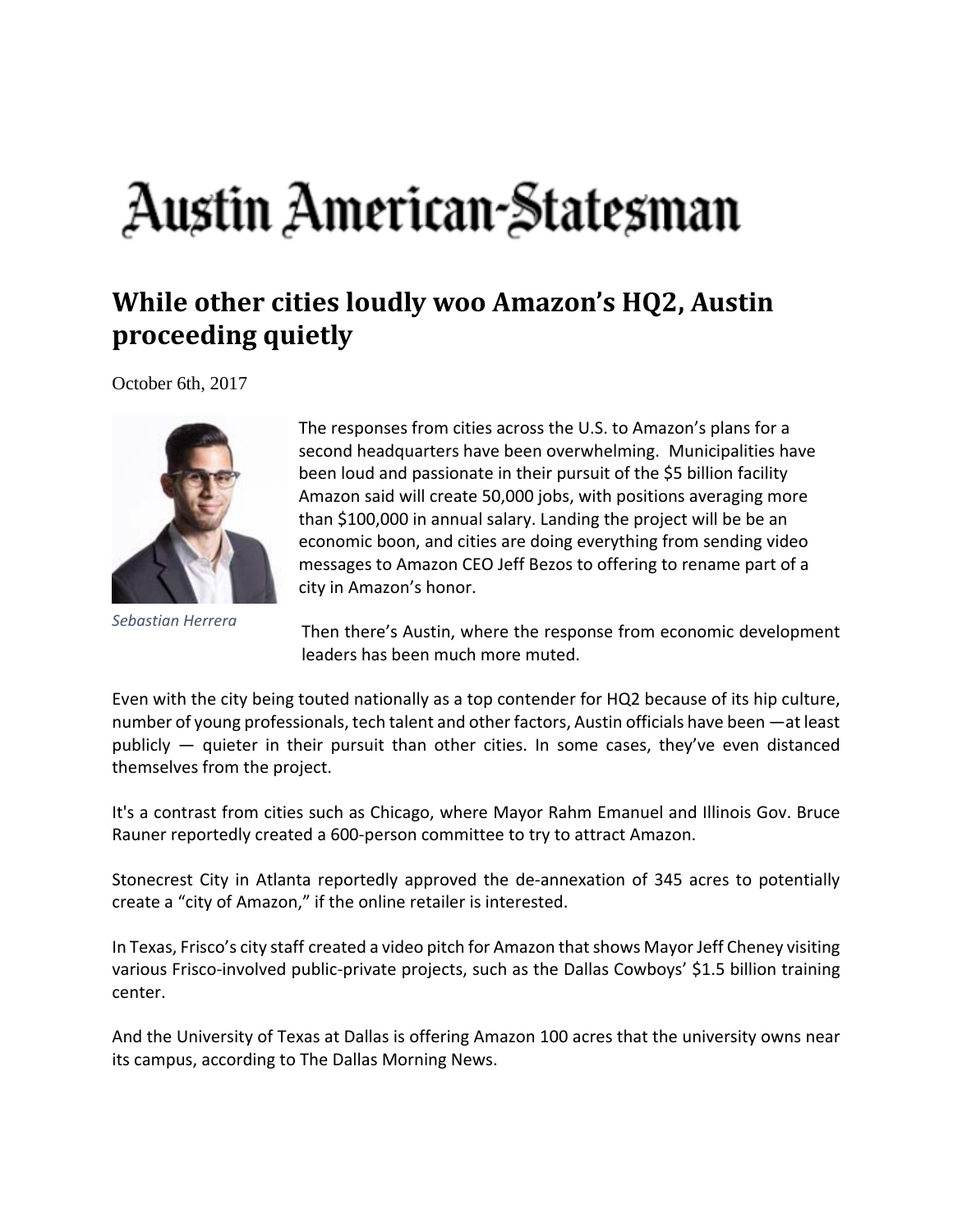

*Austin Mayor Steve Adler speaks at Capital Factory in Austin on June 29, 2017.*

"We will aggressively demonstrate that Dallas and our surrounding area would be the perfect spot for (Amazon's) expansive business needs," Dallas Mayor Mike Rawlings said in an interview shortly after Amazon announced plans for HQ2 on Sept. 7.

That same day, Alan Bernstein, spokesman for Houston mayor Sylvester Turner, told the Houston Chronicle that "the city is very interested" and "feels like it's well positioned for a number of reasons."

Also that day, San Antonio Mayor Ron Nirenberg issued a statement that "team San Antonio is ready to show that our city is in the most competitive position possible" when opportunities such as HQ2 arise.

But in Austin, the mayor's office had little to say at first.

Mayor Steve Adler was not available for comment the day of the announcement, city staff members said. Adler spokesman Jason Stanford told the American‐Statesman: "As much as we would like Amazon in town, we are not going to comment on whether or not we are trying to get them."